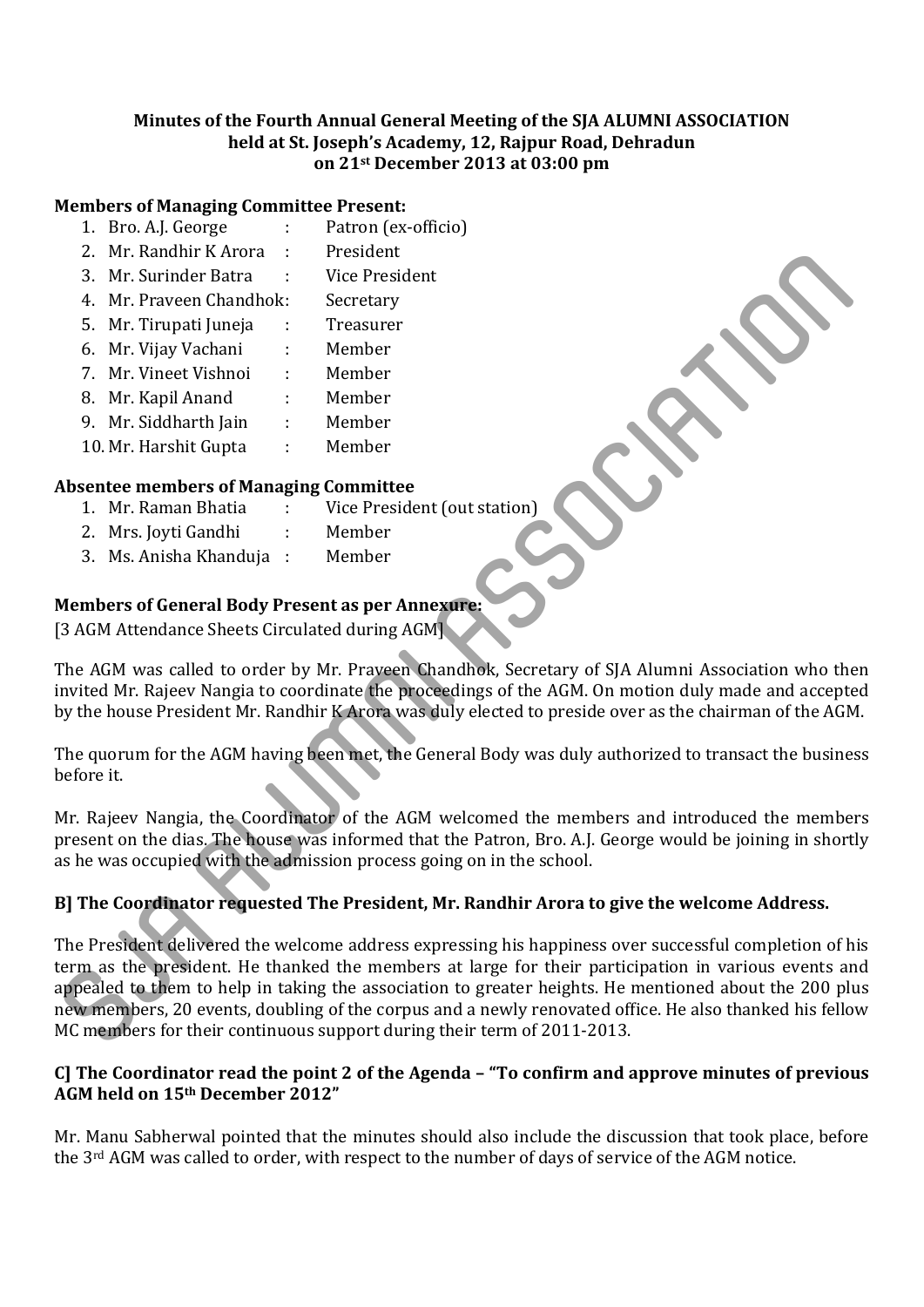The House agreed that the said discussion should also be included in the  $3<sup>rd</sup>$  AGM minutes. Thus the following is added to the  $3^{\text{rd}}$  AGM Minutes: -

Mr. Manu Sabherwal raised as issue before the  $3<sup>rd</sup>$  AGM was called to order that the AGM notice was not served as per the rules & regulations of the Association.

Mr. Praveen – Secretary & Mr. Tirupati – Treasurer, stated and clarified that the notice had been posted by registered post / speed post 15 days prior to the date of meeting and in accordance to the rules and regulations of the association. They further stated that the AGM notice had also been sent via email to members 15 days prior to the date of meeting of the general body and that there is no inconsistency regarding the same. Mr. Prayeen – Secretary & Mr. Tirupati – Treasurer, stated and clarified that the notice knotsets by registered post  $\gamma$  speed post 15 days prior to the date of meeting and here meeting and reputations of the association

The other members present also concurred that the AGM notice was sent as per the rules  $&$ regulations of the association and that they had received the same. They also stated that there was no discrepancy regarding the same.

The issue being resolved the  $3<sup>rd</sup>$  AGM was called to order.

[Since, the above issue was raised and addressed before the 3rd AGM was called to order thus the same was *not included in the 3rd AGM minutes earlier.]*

Mr. Ajay Goyal, proposed to accept the 3<sup>rd</sup> AGM minutes as amended which were seconded by Col. Keshav Aswal and adopted by the house.

The resolution was passed and adopted by more than  $3/4$ th majority present in the house.

Thus the minutes of the Third AGM as amended above held on 15<sup>th</sup> December 2012 stands adopted.

#### **D] The Coordinator read point 3 of Agenda – "To review and adopt the Financial Statement and Audit Reports for the year ending 31.03.2012 and the period 01.04.2012 to 30.09.2012"**

Mr. Manu Sabherwal, member, raised a query for explanation in regard to addition to Corpus fund and its validity as per the Income Tax Act.

To this the President, requested the Auditor of the Association C.A. Naveen Kumar Gupta to resolve the query raised by the member. The Auditor explained that the any sum of donation, shall form part of the Corpus only incase a specific direction to that respect is given by the donee. Further the Governing body can also create corpus fund from the societies internal accumulation and surpluses.

To the above, Mr. Harshit Gupta, member Managing committee explained that every member while becoming a member pays Rs. 1,000 (one thousand) towards the Membership Fees which in turn is treated as Corpus Fund.

Mr. Manu Sabherwal, further enquired about the details with respect to the amount received from the previous alumni association being added to the corpus fund.

Mr. Tirupati Juneja, Treasurer explained that the amount was received from old alumni associations which was not operating as on date and that a written letter has been received from them stating and directing that the said amount of Rs. 10,51,826/- shall form and be part of the corpus fund of SJA Alumni Association.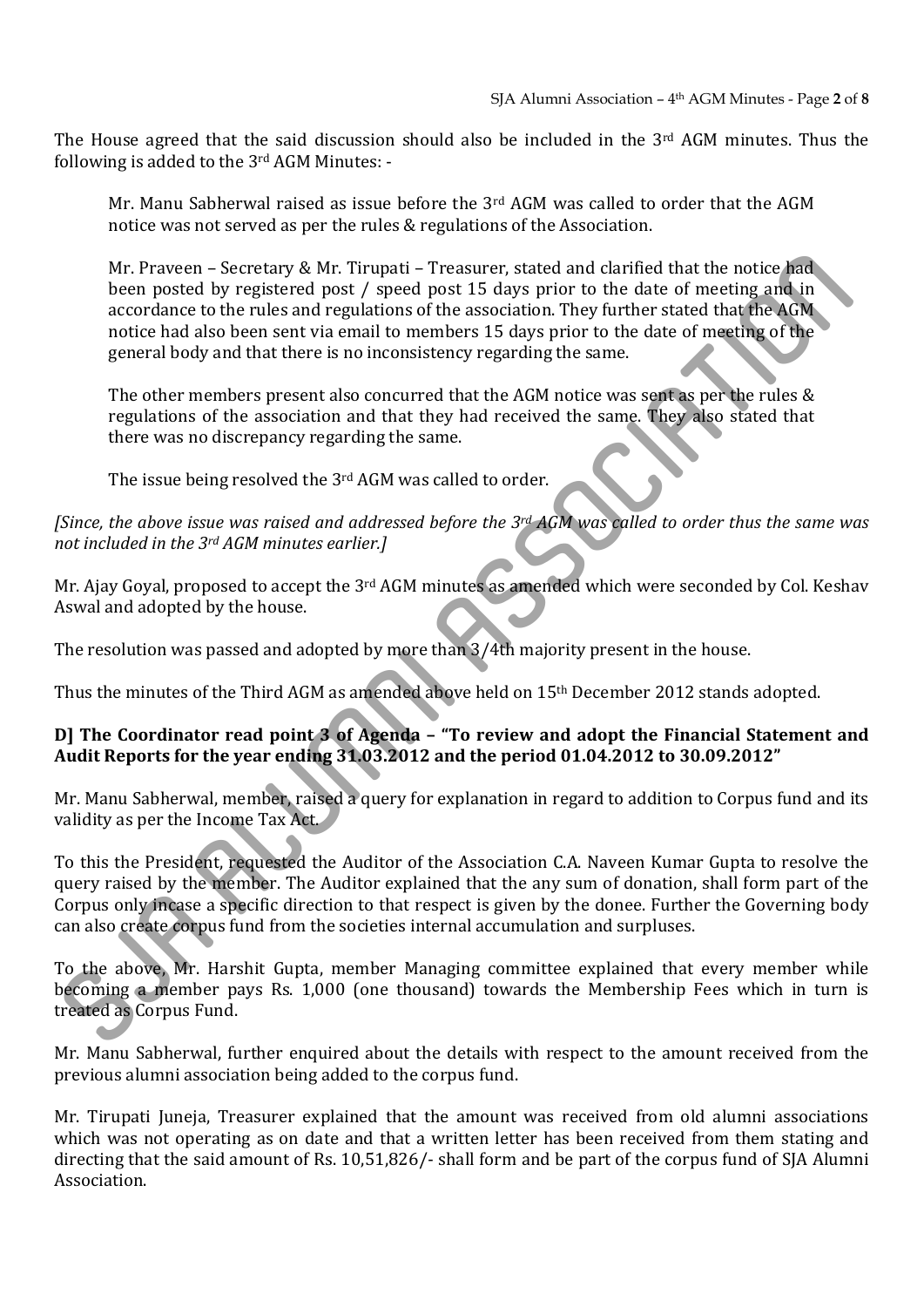Mr. Praveen Chandhok, Secretary further added that the said amount was lying in a bank account belonging to the previous Alumni and that the same had been received after proper written consent from the signatories to such account. The declaration clearly mentioned that the said amount shall be used for the purpose of Corpus. Mr. Anurag Sangal, one of the signatory to such account confirmed the same.

Mr. Ambuj Oberai, past secretary further explained that the amount recovered from the old association belonged to the members who had been adopted as members by the current association without charging any membership fees as per the rules and regulations of the society. The amount being treated as their membership fees had been taken as corpus. belonged to the members who had been adopted as members by the current association witho<br>elonged to the members who had been adopted as members by the current association witho<br>harging any membership toes as joir the nies

The motion was proposed by Mr Anurag Sangal and seconded by Col. Sudhir Paliwal.

The House with unanimous votes via raising of hands adopted the Financial Statements and Audit Reports for year ending 31.03.2013 and period 01.04.2013 to 30.09.2013.

#### **E] The Coordinator read point 4 of the Agenda. To review and adopt the Report of the Managing Committee**

The Coordinator requested the house's attention to the part of the AGM notice containing the Managing Committee's report.

Mr. Manu Sabherwal, requested the Managing Committee to confirm if any expense had been incurred during the School's Sports Day for medals or other items.

Mr. Randhir K Arora, President informed the house that no expense had been incurred towards any medals or trophies on the occasion of the School's Sports Day. Medals were made only on the occasion of Alumni Sports Meet which was held only for the Associations' members.

The motion was proposed by Mr. Vijay Sethi and seconded by Mr. Akash Jain.

The Managing Committee's report was unanimously adopted by the house.

# **F] The coordinator read point 5 of the Agenda:**

**Resolved that the alterations and corrections as proposed by the Managing Committee to Clause 5 of the Rules and Regulation of the Association are adopted by the General Body and the Rules & Regulations stand amended to this effect. (Refer annexure I)**

Mr. Ajay Goyal pointed out that the concept of collecting Long Term Subscription at an interval of every 10 years from each such member would be a difficult and complicated work for the Association.

Mr. Sanjeev Sood agreed with the concept of Long Term Subscription and further suggested to have a clause of increase of 10% in subscription each year. He also suggested that the membership be made compulsory by the school.

Mr. Manu Sabherwal pointed the constitutional validity of the procedure of amendment to the Rules  $&$ Regulation of the Association as per section 12 of the Societies Act.

The Auditor explained that the same was a matter of interpretation of Law and should be looked into by the association.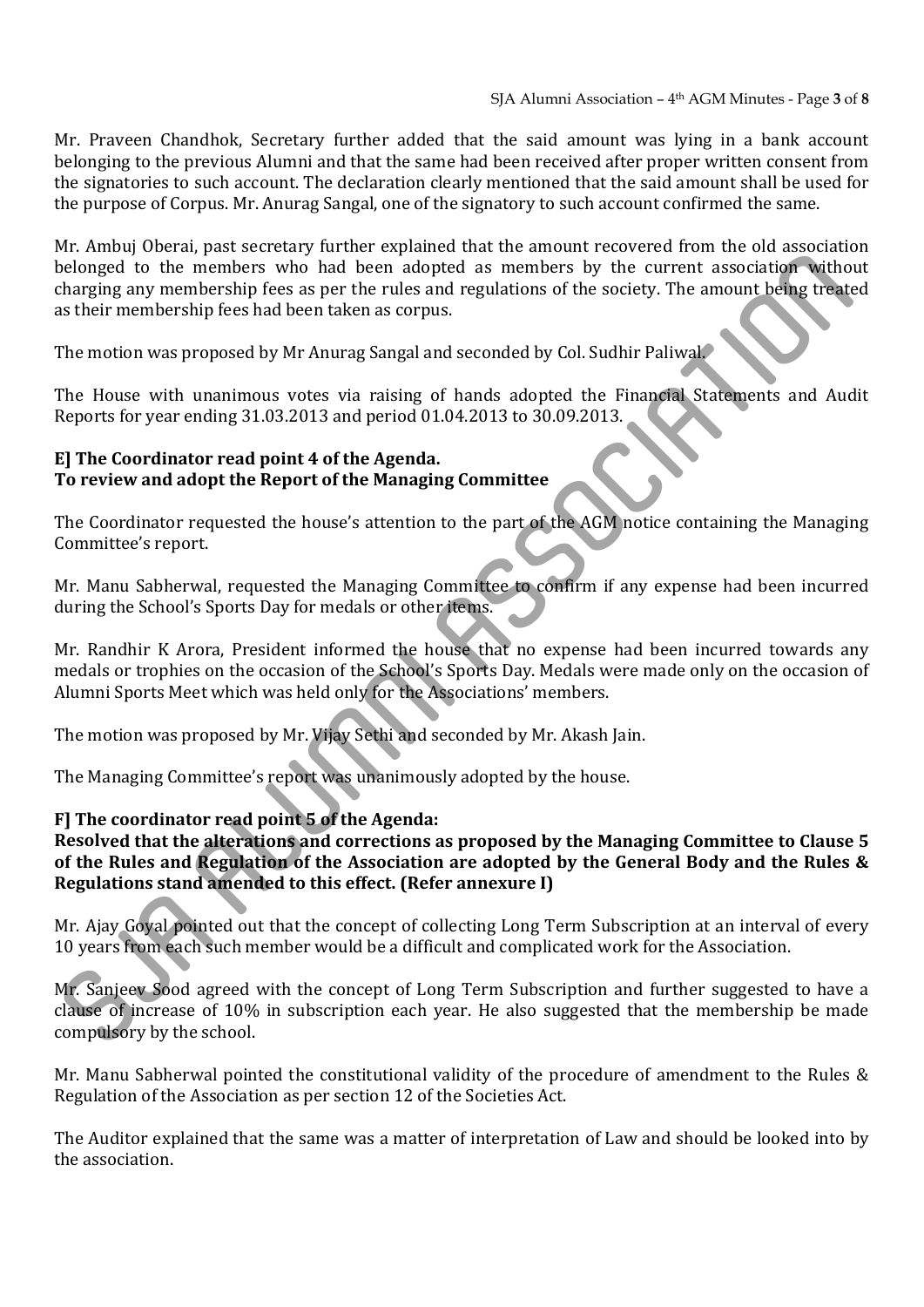Mr. Tirupati, Treasurer – explained to the house that all alterations to the Rules & Regulations of the Association had been done in accordance the law laid down by the Societies Act and State amendments and rules thereto. He further clarified that the proposed amendments to the rules & regulations are also in accordance to the law. He also stated that all the amendments to the rules  $\&$  regulations of the association in the past had been already registered with the Registrar of Societies, Dehradun and a certified copy of the same are available. He also stated that had the Law not been complied with, the registrar of societies would not have been registering the amendments to the rules & regulations.

The House in general agreed that the incoming MC shall deliberate and look into the matter pointed out by Mr. Sabharwal to ensure that everything is legally in order.

The house rejected the proposed amendment and the above contentions of the members in regard to Long Term Subscription, but agreed to the fact that there should be an increase in the annual subscription and lifelong subscription as per the current clause.

Accordingly, Mr. Ajay Goel, proposed that in the existing clause the Annual Subscription should be increased from Rs. 200/- per annum to Rs. 500/- per annum and Life Subscription should be increased from Rs. 1500/- to Rs. 3000/-.

The proposal of Mr. Ajay Goel was seconded by many members present at the AGM.

The house with more than  $3/4$ th votes agreed and adopted that the Annual Subscription should be increased to Rs. 500 (five hundred) instead of Rs.  $200$  (two hundred) per year and Life Subscription should be increased from Rs.  $1500/-$  to Rs.  $3000/-$ .

Mr Ambuj Oberai suggested that the forthcoming Managing Committee should be given some time to inform the existing members about the increase subscription and enable the clearance of existing dues as per the current Subscription rates.

Mr. Anurag Sangal suggested that the increase be applicable w.e.f.  $1<sup>st</sup>$  January 2015.

The same was unanimously accepted and adopted by the House. Thus Clause 5 stands amended with necessary modifications and corrections.

# **G] The Coordinator read point 6 of the Agenda:**

# **Resolved that the alterations as proposed by the Managing Committee to the Rules and Regulation of the Association are adopted by the General Body and the Rules & Regulations stand amended to this effect. (Refer annexure II)** entence to societies would not have been registering the amendments to the rules & regulations.<br>The House in general agreed that the incoming MC shall deliberate and look into the marker pointed of<br>The House in general agr

The Coordinator read out the Code of Conduct as proposed to be included in the Rules & Regulation.

Mr. Anurag Sangal was of the opinion that the current proposal should be scrapped all together and the same should be properly and better drafted to rule out any misusage of the same.

Mr Ajay Goel pointed out to the practical difficulty of applying the proposed Code of Conduct.

Mr. Praveen Chandhok, Secretary suggested that a code of conduct is necessary for the association and in light of the same he proposed that a committee should be formed to redraft the said Code of Conduct and be presented before the house in future. The house accepted the same.

Thus the proposed changes to the rules & regulations were rejected by the house.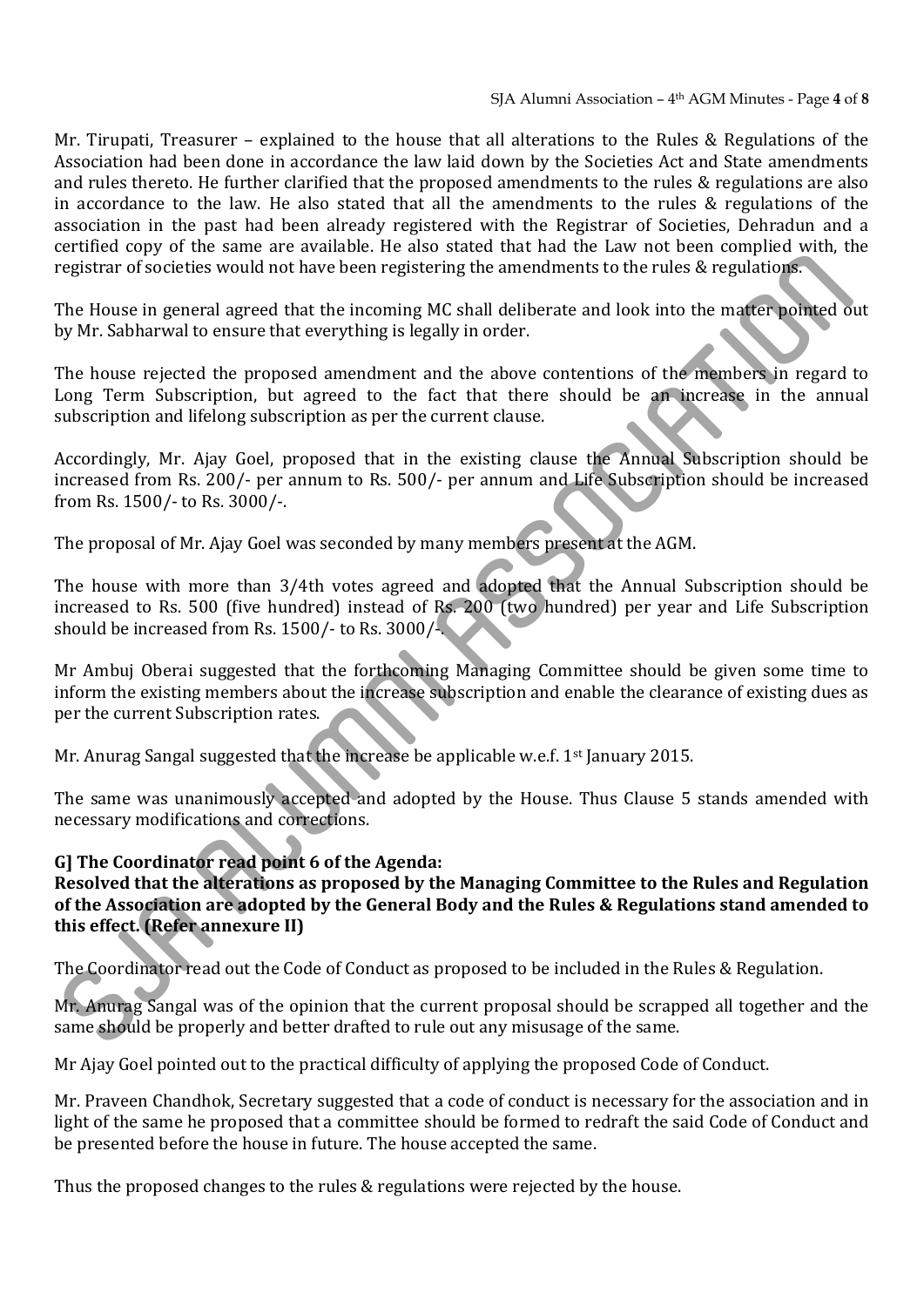#### **H] The coordinator read point 7 of the Agenda**

#### **Resolved that the alterations as proposed by the Managing Committee to Clause 6 of the Rules and Regulation of the Association are adopted by the General Body and the Rules & Regulations stand amended to this effect. (Refer annexure III)**

The Coordinator pointed that point 7 was a continuation of Point 6 which dealt with code of conduct and since point 6 was not passed point 7 is redundant.

The House unanimously agreed to Coordinator's view and hence the proposal was not passed and rejected. 

#### **I] The Coordinator read point 8 of the Agenda:**

#### **Resolved that the alterations as proposed by the Managing Committee to Clause 10 (4) of the Rules and Regulation of the Association are adopted by the General Body and the Rules & Regulations stand amended to this effect. (Refer annexure IV)**

The Coordinator briefly explained the Point 8 of Agenda and pointed it was aimed at better and more participation of members to serve as the Managing Committee. The proposed amendments are aimed at the growth of the Association at large.

The House unanimously agreed and adopted the proposed amendments to the rules & regulations of the association. Thus Clause  $10(4)$  of the rules & regulations stands amended as proposed in the notice.

#### **J] The Coordinator read point 9 of the Agenda.**

#### **Resolved that the alterations as proposed by the Managing Committee to Clause 10 (11) of the Rules and Regulation of the Association are adopted by the General Body and the Rules & Regulations stand amended to this effect. (Refer annexureV)**

The Coordinator read out point 9 and said it was being introduced as a step of abundant precaution to avoid any difficulty in case the nominations received are less that the post vacant at time of any election.

Col. Sudhir Paliwal suggested that in the proposed clause 10  $(11)(c)(iii)$  the post of Vice President (outstation) any member of the Association should be eligible to be nominated by the existing MC instead of existing or previous MC member. The same was agreed to by the house. since point 6 was not passed point 7 is redundant.<br>The House unanimously agreed to Coordinator's view and hence the proposal was such passed as<br>rejected.<br>The House unanimously agreed to Coordinator's view and hence the pro

The house with a majority of  $61$  votes in favor against 2 votes against, passed the mentioned amendment with necessary modification.

Thus Clause  $10(11)$  of the Rules & Regulation stand amended with necessary modification to the proposed amendment as passed and adopted by the House.

#### **K] The Coordinator read point 10 of the Agenda**

**The Managing Committee proposes to conduct cultural events for members at least once in its term. It shall be the endeavour of the Managing Committee to meet this expense, and also generate a surplus, through sponsorships and donations. The Managing Committee, however, seeks approval for expenses related to cultural events in case there is delay or difficulty in securing sponsorship.**

Mr. Ajay Goel, past president pointed to the difficulty with respect to availability funds to provide for the pre event expenses.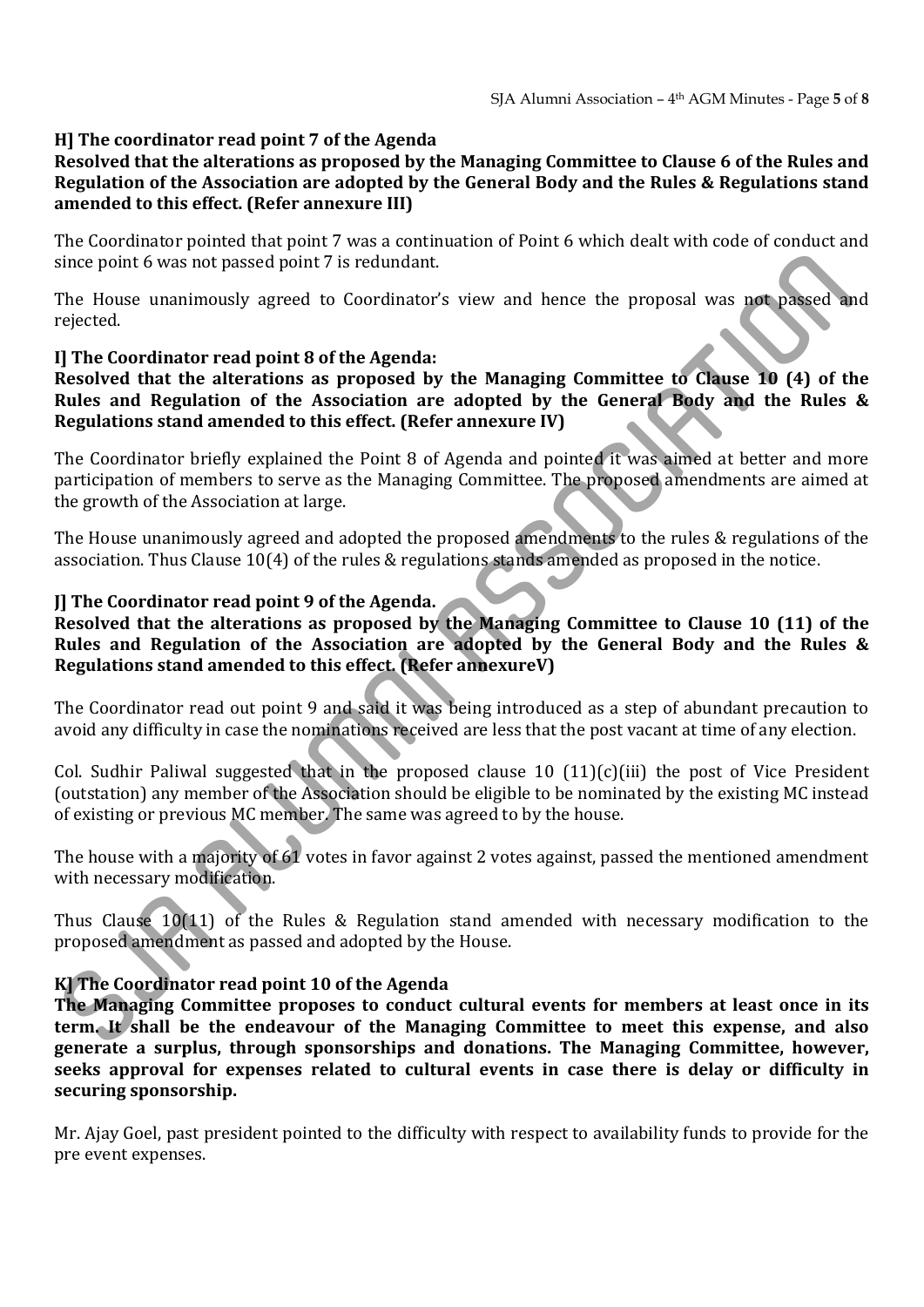Mr. Randhir Arora, President on behalf of the Managing Committee shared their experience during the Career Carnival conducted by the Association in 2011 and other events over the past two years in which a lot of difficulties were faced due to inability as per Rules & Regulations of the Association for meeting such pre event expenses.

Mr. Anurag Sangal pointed that the problem being shared here by the President was genuine however leaving the provision open ended from point of view of the financial factor would not be in Association's wellbeing. 

The Coordinator suggested that the House fixes a Monitory Limit in the proposed clause.

A limit of Rs 2,00,000/- (two lakh) was proposed and unanimously accepted by the House.

The chair requested Mr. Anurag Sangal to redraft the clause for the House to be passed.

Mr Anurag Sangal proposed the clause be reworded as follows:

Resolved that the Managing Committee shall have a limit of Rs. 2,00,000/- (Two Lacs) for the purpose *of pre event expenditures incurred to conduct any events for the members of the association. However, it shall be the endeavor of the Managing Committee to meet this expense, and also generate a surplus, through sponsorships, advertisement and donations etc.* eaving the provision open ended if pon point of view of the financial factor would not be in Associates,<br>earline the provision open ended from point of view of the financial factor would not be in Associates<br>relihing.<br>The

*The said limit shall be in addition to the financial powers as already defined in the rules & regulations.*

This was seconded by Col. R. D. Jindey.

The above amended clause was duly accepted and adopted by the house with more than 3/4th votes in majority. 

Thus the point as amended is passed and adopted by the house.

# **L] The Coordinator read point 11 of the Agenda To appoint the auditor for the next financial year.**

The Coordinator complemented the efficient working of the Auditors.

Mr. Anurag Sangal proposed the reappointment of  $M/s$ . N. Kumar Gupta & Associates, as the Auditors for the next Financial Year which was duly seconded by Mr. Manu Sabherwal, member and passed by majority vote of the House.

#### **M] The Coordinator with the permission of the House read out Point 14 instead of point 12 as Principal Bro. A.J. George was not available at the moment for his address.**

#### **Address by the Election Returning Officer.**

The Coordinator who was also the Chief/Election Returning Officer introduced his fellow members of the election Committee Mr. Anurag Sangal, Col. Rakesh Jindey and Mr. Ravi Maheshwari. He on behalf of the Election Committee expressed happiness in announcing that the committee for the term 2013-2015 had been elected unanimously and unopposed in a true Iosephite Spirit.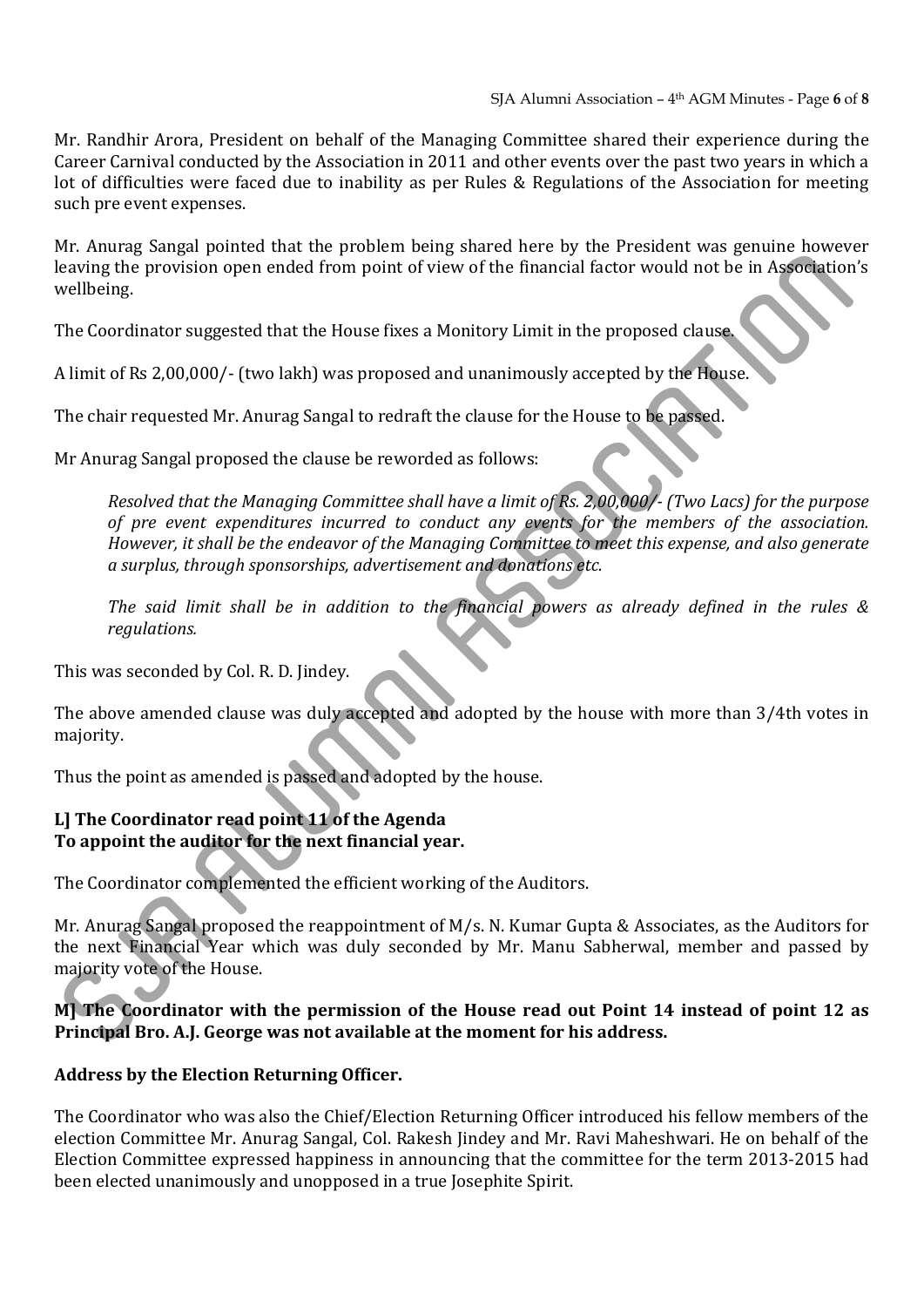The Election Returning Officer introduced the following unopposed elected Committee members for the term 2013‐2015: 

|                                                                                                                                                                                                                                                                                  | 1. President          |  | Mr. Vikas Dewan        |
|----------------------------------------------------------------------------------------------------------------------------------------------------------------------------------------------------------------------------------------------------------------------------------|-----------------------|--|------------------------|
|                                                                                                                                                                                                                                                                                  | 2. Vice President (0) |  | Mr. Indra Vikram Singh |
|                                                                                                                                                                                                                                                                                  | 3. Vice President     |  | Mr. Ambuj Oberai       |
|                                                                                                                                                                                                                                                                                  | 4. Secretary          |  | Mr. Tirupati Juneja    |
| 5.                                                                                                                                                                                                                                                                               | Treasurer             |  | Mr. Vijay Vachani      |
|                                                                                                                                                                                                                                                                                  | 6. Member             |  | Mr. Amit Joshi         |
|                                                                                                                                                                                                                                                                                  | 7. Member             |  | Mr. Deepak Bakshi      |
|                                                                                                                                                                                                                                                                                  | 8. Member             |  | Mrs. Shalini Harisukh  |
|                                                                                                                                                                                                                                                                                  | 9. Member             |  | Mr. Vedant Kapoor      |
|                                                                                                                                                                                                                                                                                  | 10. Member            |  | Mr. Harshit Gupta      |
|                                                                                                                                                                                                                                                                                  | 11. Member            |  | Ms. Mandeep Kaur       |
|                                                                                                                                                                                                                                                                                  | 12. Member            |  | Mr. Prateek Gupta      |
| The President, Mr. Randhir Arora on behalf of the House thanked the whole Election Committee.                                                                                                                                                                                    |                       |  |                        |
| Mr. Manu Sabherwal, in his legal opinion, and to remove any doubts etc, insisted that the house propos<br>nominate, second and adopt the contesting candidates as above for the respective posts they had file<br>their nominations for.                                         |                       |  |                        |
| The Election Returning Officer stated that there is no need for the same as the election procedure w<br>duly followed as per the rules and regulations of the association and as per (election bye-laws) clau<br>10(11)(a) the contesting candidates are duly elected unopposed. |                       |  |                        |
| To this Mr. Manu Sabherwal, still insisted that the house should propose, nominate, second and adopt tl<br>contesting candidates as above for the respective posts they had filed their nominations for, so that i<br>egal ambiguity remains.                                    |                       |  |                        |
| Mr. Manu Sabherwal, proposed the nominations for the posts as above and the same was seconded by M<br>Anil Bakshi.                                                                                                                                                               |                       |  |                        |
| Thus the house, to satisfy and clear all doubts and any legal ambiguity also unanimously nominate<br>seconded and adopted the names of the contesting candidates to their respective posts.                                                                                      |                       |  |                        |
| Thus the elections result and the new Managing Committee for the term 2013-2015 as announced abo<br>were adopted by the house unanimously.                                                                                                                                       |                       |  |                        |
| N] The Coordinator read point 12 of the Agenda<br><b>Address by Principal, SJA as the Patron of SJA Alumni Association</b><br>Bro. A. L. George, Principal of SIA and the patron of the Association addressed the House are                                                      |                       |  |                        |

# **N] The Coordinator read point 12 of the Agenda**

# **Address by Principal, SJA as the Patron of SJA Alumni Association**

Bro. A. J. George, Principal of SJA and the patron of the Association addressed the House and congratulated the outgoing MC for the work they had done over the past two years and also welcomed the newly unanimously unopposed elected MC. The Patron further brought to the notice of the House the case of an alumnus and member of the Alumni Association who had dragged the alma mater to court after obtaining the contract of laying floor tiles, he further stated that if any members who wants to initiate an legal action against the Alma Mater should first and foremost resign as a member from the SJA AA and if he/she does not do so his/her membership should be terminated by the MC till the time Patron allows to